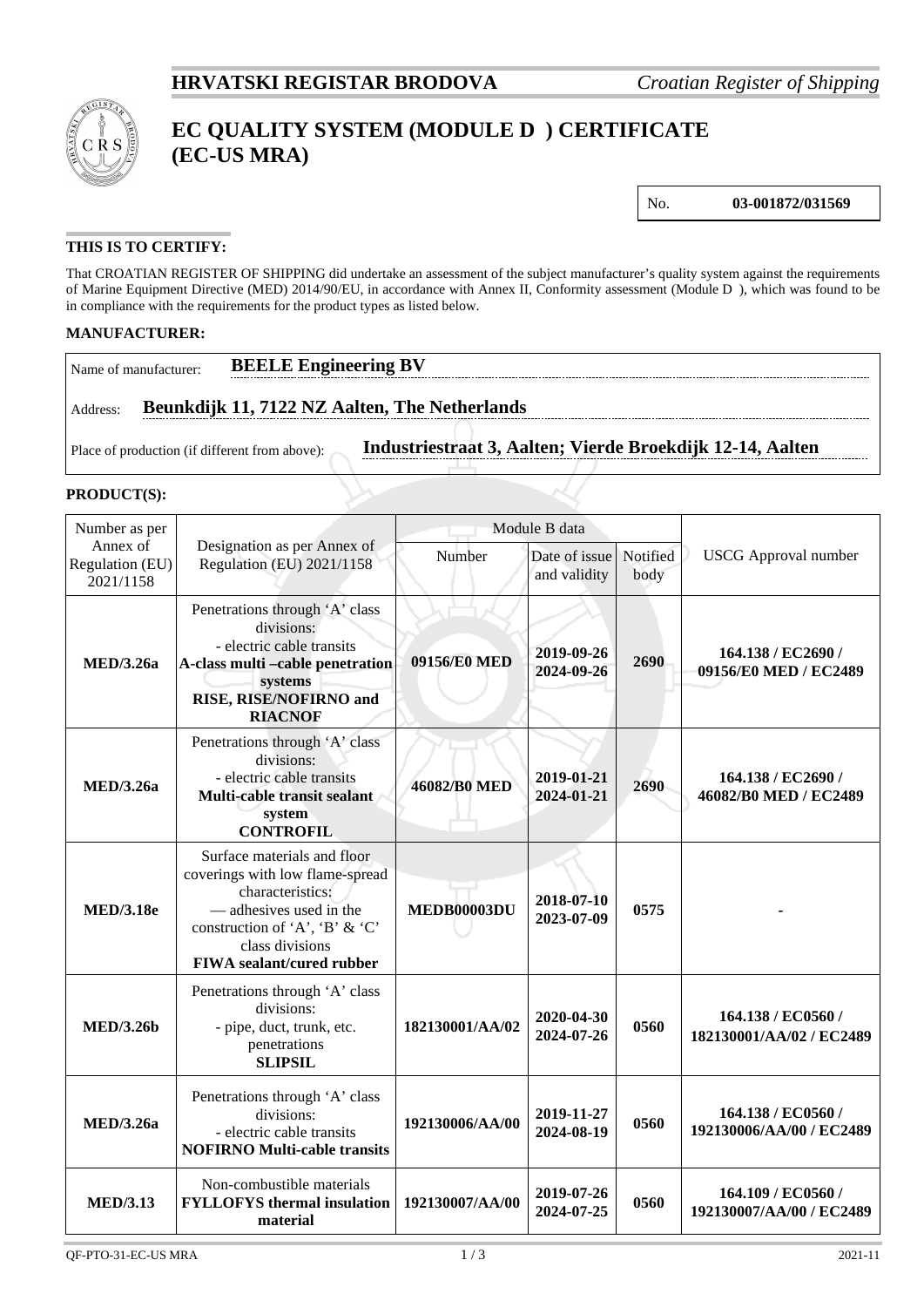| MED/3.26b         | Penetrations through 'A' class<br>divisions:<br>- pipe, duct, trunk, etc.<br>penetrations<br><b>SLIPSIL</b>                                   | 192130008/AA/02 | 2020-09-29<br>2024-10-10 | 0560 | 164.138 / EC0560 /<br>192130008/AA/02 / EC2489 |
|-------------------|-----------------------------------------------------------------------------------------------------------------------------------------------|-----------------|--------------------------|------|------------------------------------------------|
| MED/3.26b         | Penetrations through 'A' class<br>divisions:<br>- pipe, duct, trunk, etc.<br>penetrations<br><b>NOFIRNO</b> sealing system                    | 192130009/AA/04 | 2021-05-17<br>2024-10-31 | 0560 | 164.138 / EC0560 /<br>192130009/AA/04 / EC2489 |
| <b>MED</b> /3.26a | Penetrations through 'A' class<br>divisions:<br>- electric cable transits<br><b>NOFIRNO</b> sealing system                                    | 22213001/AA/00  | 2022-02-09<br>2027-02-09 | 0560 | 164.138/EC0560/<br>22213001/AA/00 / EC2489     |
| <b>MED/3.18b</b>  | Surface materials and floor<br>coverings with low flame-spread<br>characteristics:<br>- paint systems<br><b>FISSIC</b> fire retardant coating | 22213003/AA/00  | 2022-02-09<br>2027-02-09 | 0560 | 164.112 / EC0560 /<br>22213003/AA/00 / EC2489  |
| <b>MED</b> /3.18a | Surface materials and floor<br>coverings with low flame-spread<br>characteristics:<br>- decorative veneers<br><b>NOFIRNO Sealant</b>          | 22213004/AA/00  | 2022-02-09<br>2027-02-09 | 0560 | 164.112 / EC0560 /<br>222130004/AA/00 / EC2489 |

#### **MARKING:**



Subject to the Manufacturer's compliance with the foregoing, and those conditions of Articles 9,10 and 15 of the Directive, the Manufacturer is allowed to affix the "Mark of Conformity" to products of the types shown above.

2489/**yy** (yy = last two digits of year mark affixed)

The manufacturer is also allowed to affix the US Coast Guard Approval Number(s) (*as stated above*) as allowed by the Council Decision 2004/425/EC of 21 April 2004 on the conclusion of an Agreement between the European Community and the United States of America on the mutual recognition of certificates of conformity for marine equipment, as amended by Decision No.1/2018 of the Joint Committee established by the Agreement of the European Community and the United States of America of 18 February 2019.

#### NOTICE:

- 1. Approval is subject to continued maintenance of the requirements of the above mentioned directives and to all products continuing to comply with the standards and conditions of EC Type Examination Certificates.
- 2. This certificate remains valid unless cancelled or revoked, provided that products manufactured under this Certificate remain satisfactory in service and the above quality management system continues to be approved through regular annual assessments (see overleaf).
- 3. No product shall be manufactured under this Certificate unless a valid EC Type Examination Certificate (Module B) is held on that product's Technical File.
- 4. The manufacturer shall advise the Croatian Register of Shipping of all proposed modifications or change to a product for which an EC Type Examination Certificate (Module B) has been issued, and of proposed changes of manufacturing location or process, and shall retain copy of their written authorisation or certification of such changes.

| 17065 HAA                        | Issued by Croatian Register of Shipping, notified body number 2489. |      |                            |
|----------------------------------|---------------------------------------------------------------------|------|----------------------------|
| This certificate is valid until: | 2025-02-10                                                          |      |                            |
| Place and date:                  | Split, 2022-02-10                                                   | Seal |                            |
|                                  |                                                                     |      | Signature                  |
|                                  |                                                                     |      | Marinko Popović, dipl.ing. |